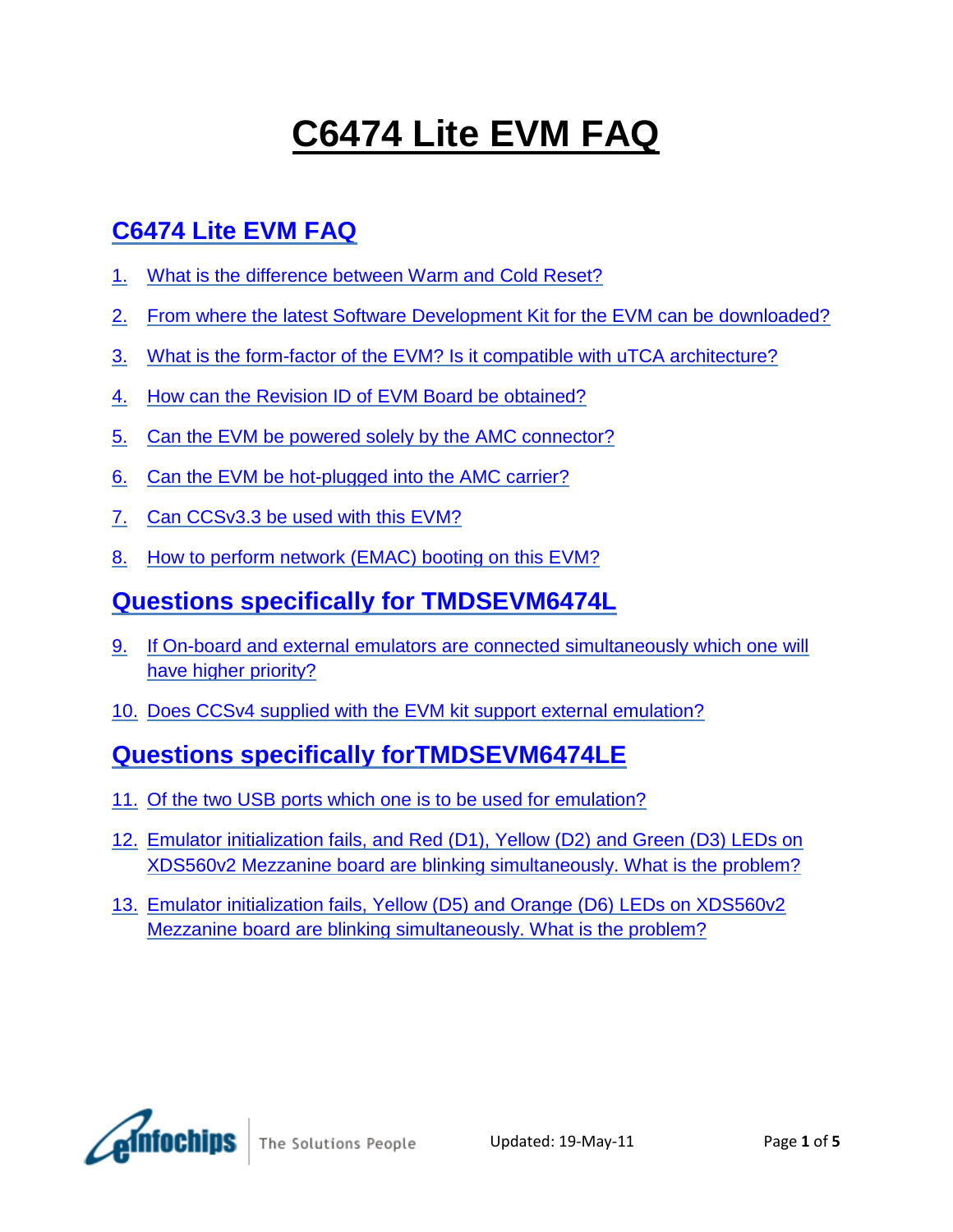# <span id="page-1-0"></span>**C6474 Lite EVM FAQ**

#### <span id="page-1-1"></span>**1. What is the difference between Warm and Cold Reset?**

Cold reset is equivalent to Power-on Reset; when asserted it resets most major ICs (including DSP) on the board. Warm reset when asserted resets only DSP; emulation logic and PLL3 are not reset.

<span id="page-1-2"></span>**2. From where the latest Software Development Kit for the EVM can be downloaded?**

Latest Software Development Kit is available at <http://focus.ti.com/docs/toolsw/folders/print/bioslinuxmcsdk.html>

<span id="page-1-3"></span>**3. What is the form-factor of the EVM? Is it compatible with uTCA architecture?**

The EVM is compatible with uTCA architecture with the dimensions of 73.5mm x 180.6mm.

#### <span id="page-1-4"></span>**4. How can the Revision ID of EVM Board be obtained?**

Board PCB (Printed Circuit Board) and PCA (Printed Circuit Assembly) revision IDs are located below RJ-45 Jack in bottom silk, as shown in the figure below.



Interpretation of PCA/PCB IDs is as under:

| <b>PCA REV</b> | <b>PCB REV</b> | <b>Description</b>                         |
|----------------|----------------|--------------------------------------------|
| 18-00080-01    | 17-00080-01    | Proto boards (Initial engineering samples) |
| 18-00080-02    | 17-00080-02    | Production boards                          |

Note: Last two digits represent major PCB / PCA revision number.

#### <span id="page-1-5"></span>**5. Can the EVM be powered solely by the AMC connector?**

Yes, the EVM can be solely powered by the AMC connector. Alternately, it can also be powered by using the DC power supply adaptor provided with the EVM kit.

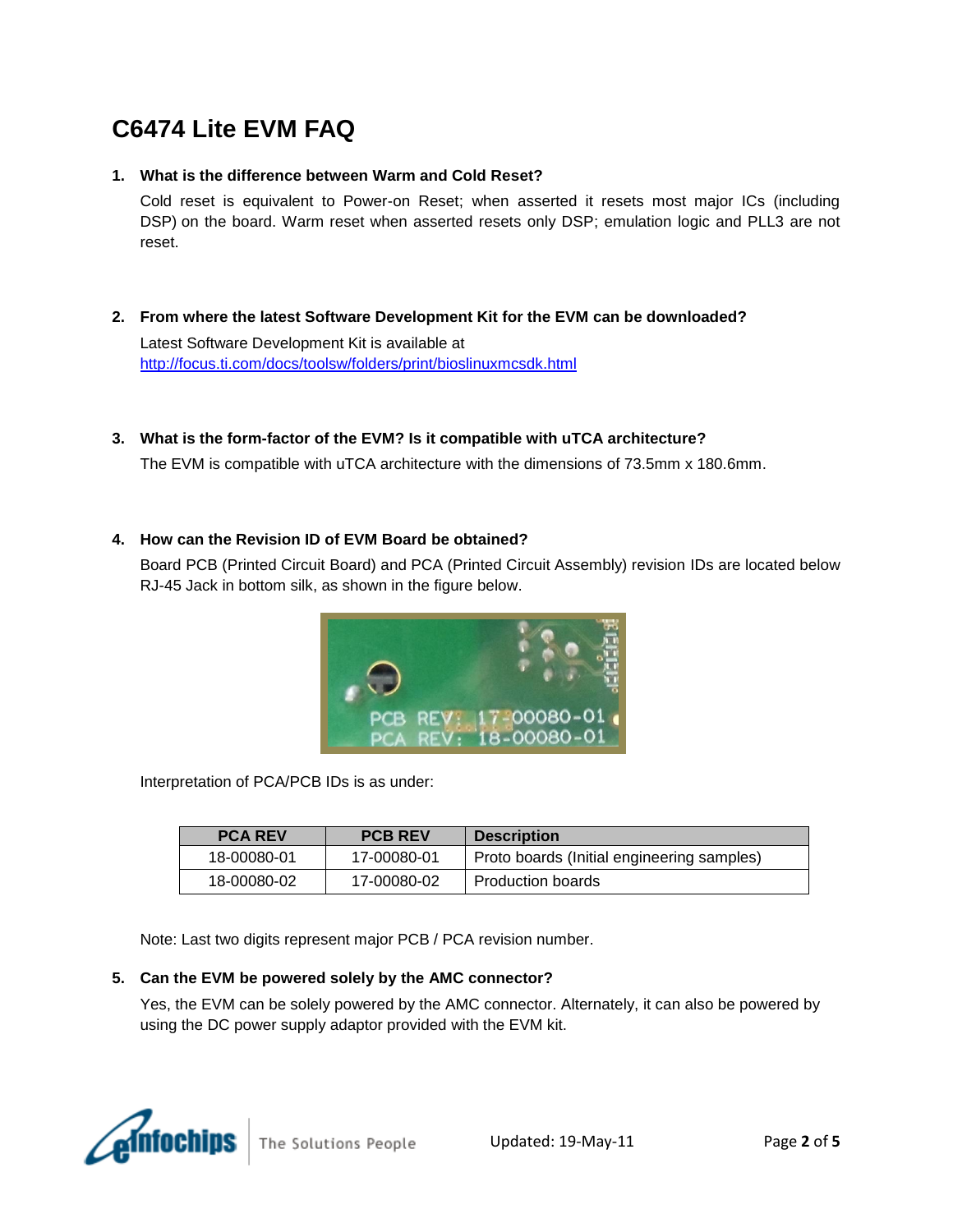#### <span id="page-2-0"></span>**6. Can the EVM be hot-plugged into the AMC carrier?**

Yes, the EVM can be hot-plugged in the AMC carrier.

#### <span id="page-2-1"></span>**7. Can CCSv3.3 be used with this EVM?**

CCSv3.3 can be used only with TMDSEVM6474L while using an external emulator. Please select TCI6486 configuration in the CCSv3.3 setup.

However, CCSv3.3 cannot be used with on-board emulator or with TMDSEVM6474LE since the CCSv3.3 does not support drivers for XDS100 or XDS560v2 Mezzanine. This is further explained at the below link:

[http://wiki.davincidsp.com/index.php/XDS100#Installation\\_for\\_Code\\_Composer\\_Studio\\_v3.3\\_.28X](http://wiki.davincidsp.com/index.php/XDS100#Installation_for_Code_Composer_Studio_v3.3_.28XDS100v1_Hardware_Only.29) DS100v1 Hardware Only.29

#### <span id="page-2-2"></span>**8. How to perform network (EMAC) booting on this EVM?**

<span id="page-2-3"></span>To perform EMAC boot, power down the board; set the bootmode as 0x06. Connect a 100Mbps or 1Gbps link to the Gigabit Ethernet connector and power-on the EVM board. After this, you will be able to capture a "bootp" Ethernet ready frame using a packet capture utility on the host machine connected to the same local area network.

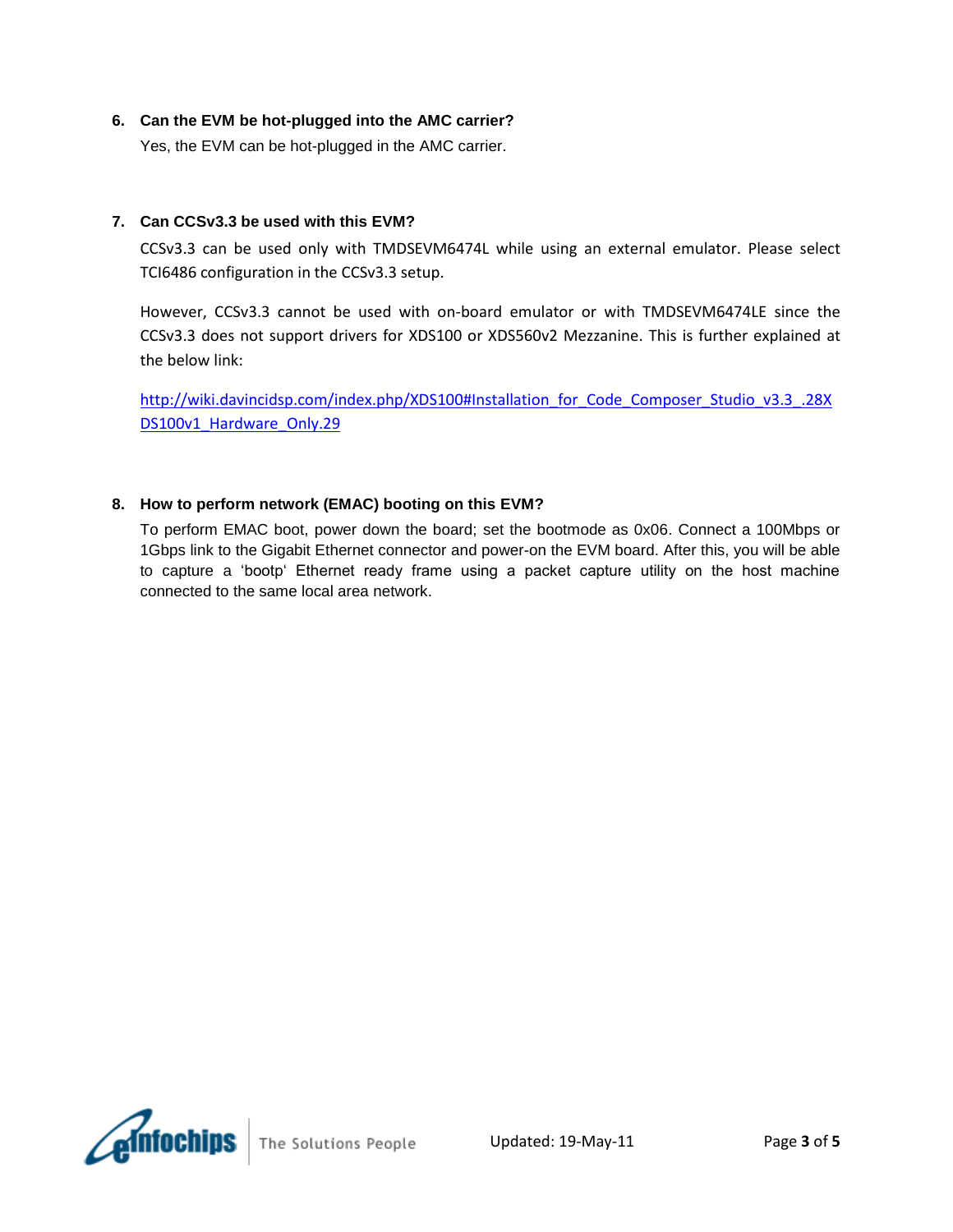# **Questions specifically for TMDSEVM6474L**

<span id="page-3-0"></span>**9. If On-board and external emulators are connected simultaneously which one will have higher priority?**

External emulator will have higher priority.

<span id="page-3-1"></span>**10. Does CCSv4 supplied with the EVM kit support external emulation?**

CCSv4 supplied with EVM kit supports on-board emulation only. For external emulation, one needs to purchase a license from TI.

### <span id="page-3-2"></span>**Questions specifically forTMDSEVM6474LE**

#### <span id="page-3-3"></span>**11. Of the two USB ports which one is to be used for emulation?**

Mini-USB cable should be connected to the USB connector on Mezzanine (J1) for Emulation as shown in figure below.



<span id="page-3-4"></span>**12. Emulator initialization fails, and Red (D1), Yellow (D2) and Green (D3) LEDs on XDS560v2 Mezzanine board are blinking simultaneously. What is the problem?**

XDS560v2 Mezzanine Emulator is mounted on a non-compatible EVM board. At present, TMDSEVM6472, TMDSEVM6457L¸ TMDSEVM6474L, TMDXEVM6678L, and TMDXEVM6670L support XDS560v2 Mezzanine Emulator. User will not see this problem if EVM board supplied with XDS560v2 Mezzanine Emulator is used.

<span id="page-3-5"></span>**13. Emulator initialization fails, Yellow (D5) and Orange (D6) LEDs on XDS560v2 Mezzanine board are blinking simultaneously. What is the problem?**

The XDS560v2 Mezzanine board is being booted in the SAFE MODE. Follow the steps below to remove SAFE MODE.



The Solutions People